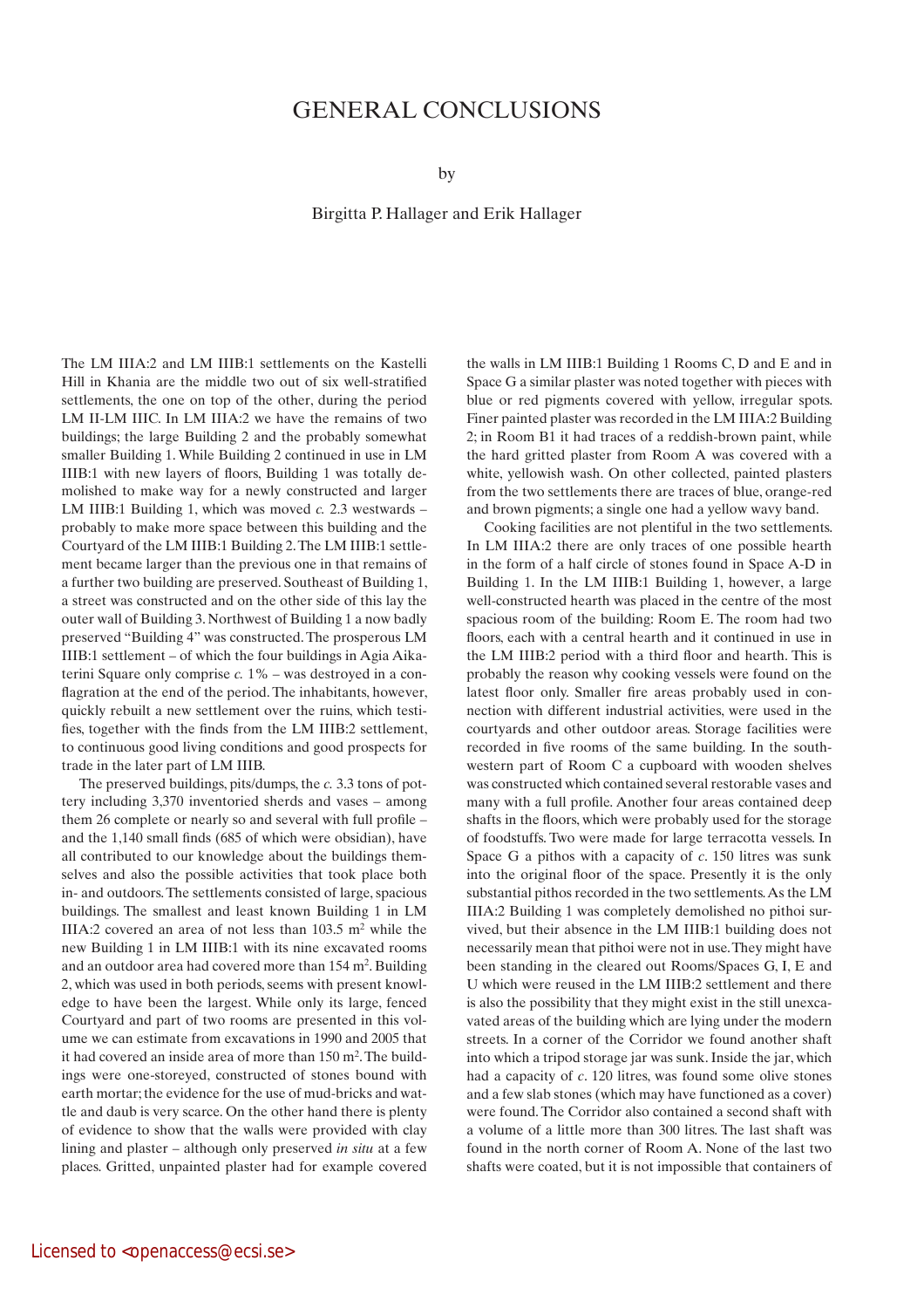organic material were once placed in them. While no finds indicated what the first shaft could have contained, we found many pins of sea-urchins in the shaft in Room A which had a volume of a little more than 350 litres. Except for the olive stones found in the tripod storage jar in the shaft of the Corridor, impressions of organic remains have been found in mud-bricks, wattle and daubs and clay linings; for example wine and bean leaves, fava, figs, *hordeum* and glume. The presence of fishing hooks, an anchor stone, fish-net sinkers and long bone implements, which may have been used for the manufacture of fish-nets, together with several types of seashells indicate that seafood may have been part of the diet of the inhabitants. As indicated by the preserved bones, diet was further supplied with domesticated and wild animals like *Sus*, *Ovis*, *Capra*, caprid, *Bos*, *Cervus*, *Dama*, *Lepus* as well as the Cretan wild goat (the kri-kri). One *ulna* from a supposedly *Bos primigenius* and a worked boar's tusk were also recorded and other bones from animals like donkeys, horses, dogs and birds.

Quite unexpectedly we also found remains of *Homo*. The bones were lying below a burnt LM IIIA:2 floor in Building 1, Space H and consisted of the cranium and long bones of an older woman. As it is unlikely that a grown-up person was buried inside the settlement and as no destruction debris was recorded in connection with this building it is most likely that the bones were secondarily deposited. As the earth where she was found also contained LM I sherds from the storeroom (Room E) of the LM I House I, it is not impossible that she originally could have been a victim in the violent LM IB fire destruction.

Textile production within the settlements is evidenced by spindle whorls and loom weights of different sizes and weights. Used in different combinations they reflect a flexible and practical system in this home industry. Bronze-melting activity is presently somewhat better recorded in the LM IIIB:1 settlement, where we found pieces of slag, a mould, a possible crucible and several small sheets, straps, rods and wires which for the most part may have been scrap-bronzes intended to be remelted. Several categories of bronze artefacts have also been identified: needle, pin, bead, pendant, tweezers, maybe spatula and chisel, knife/dagger, razor, arrowhead, hook/fish-hook, nail and sheet, the latter including one with a repoussé decoration (which may have adorned wooden furniture and equipment, alternatively bronze weapons, shields or maybe metal vessels). The stone tools are rather evenly spread in both settlements. The percussion stones, axe-like stones, polishers, whetstones, pumice stones, grinders and a quern – are all evidence for the wide range of different industrial activities that took place within the settlements. All the obsidian originated from Melian quarries. The raw material was not worked inside the settlement area; pre-shaped cores were probably made in a remote area of the settlement or they may have been imported. The knappers at Kastelli produced a very low percentage of waste by-products which demonstrates a rather careful flaking process with a low error rate and they did their best to exhaust the cores entirely before discarding them. Multipurpose obsidian products were made by part-time specialists for use by farmers or craftsmen, or even for various mundane tasks; a considerable

Licensed to <openaccess@ecsi.se>

amount of sharp unretouched pieces were probably intended for special tasks, such as cutting or scraping soft materials, preparing food, treating leather, for use as razors, etc. There is little direct evidence for carpentry or woodcarving. That such activities must have taken place is obvious, and the fragments of bronze chisels would be one of the carpenter's tools; and if, indeed, 78-AR 005 is of LM IIIA date we have a fine example of how the tool was used to make a mortise. Impressions of basketry are best studied on the undersides of the cooking dishes. Of personal adornments lost in the settlements we have noted beads, pendants and amulets fabricated in different materials like bronze, faience, terracotta, steatite and bone. Rock crystals, which occur rather frequently, may also have been used as ornaments or inlays, while gaming markers and a knuckle-bone, perhaps used as a die, show that there were also gambling and leisure activities.

In the first architectural phase of LM IIIB:1 Building 1 we found a large limestone with a cone-shaped groove placed in the floor of Room E. As the distance from the centre of the cone-shaped groove to the wall was *c*. 0.70 it is not impossible that this stone had functioned as a pivot base for a potter's wheel. In the later phase of LM IIIB:1, the stone was covered by a new floor and pottery production must have been moved to another part of the settlement. A potter's rubbing tool was also found in both the LM IIIA:2 and LM IIIB:1 strata but as yet no kiln has been identified in the Greek-Swedish Excavations. Perhaps the best evidence of a local pottery production is provided by the products of the Kydonian Workshop although we know that there must have been other local workshops, as evidenced by the study of the pottery. With present knowledge the Kydonian Workshop started to "export" its products in LM IIIA:2, but the very high peak came first in LM IIIB:1. By this time its products are found not only all over Crete, but also on the mainland, Sardinia, the Cyclades, Kos, Rhodes and Cyprus.

Contrary to what was the case in the LM IIIB:2 settlement, none of the figurines of human shape or quadrupeds found in the LM IIIA:2 and LM IIIB:1 settlements were made on the mainland and none were found *in situ* on the floors. Two unusual items, however, were recorded from the LM IIIB:1 pits in the Rubbish Area Southeast. The first is an unusual closed vessel of which only the upper part is preserved: it has a false neck and disc like a large stirrup jar, but no scars of handles are visible. At one edge of the disc there are horns of consecration. As plastic horns of consecration are relatively unknown in the western part of Crete it is an important find, which may have derived from a shrine. A decorated body and part of a leg of a large animal figure appeared in another pit. It was made in the Kydonian Workshop and seems with present knowledge to be the earliest large wheel-made figure in the Late Bronze Age III period. As these figures are connected to shrines we may have yet another piece of indirect evidence for a nearby shrine. A third piece of evidence of a yet unlocated shrine was found on one of the Linear B tablets from Khania which speaks about offerings of jars of honey to Zeus and Dionysos to the shrine of Zeus. Waste depositions from a shrine were located in the Rubbish Area North in the LM IIIB:2 and LM IIIC periods, in the LM IIIB:1 strata, however, the only clear "religious" item from this area north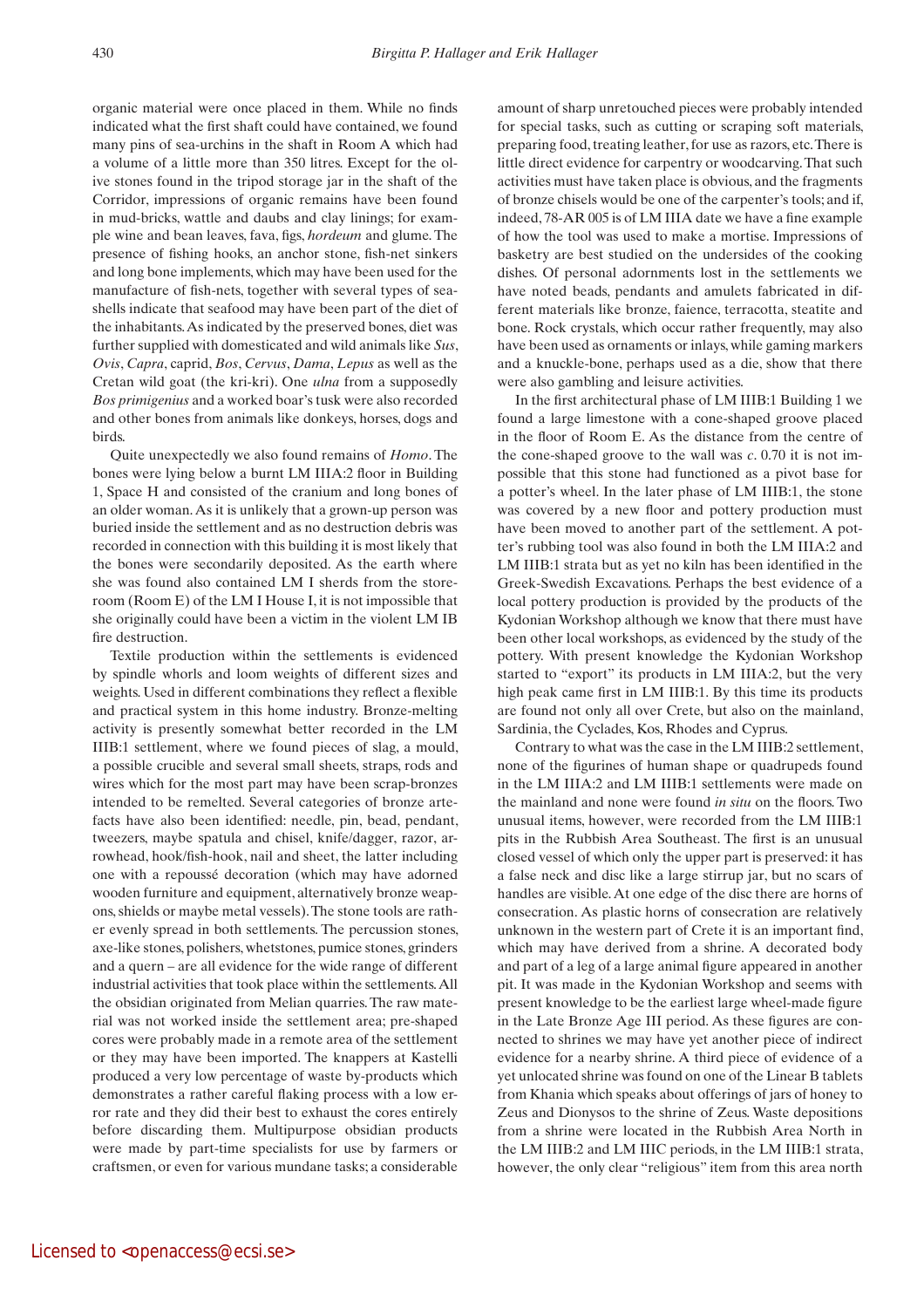of the buildings was a door to a hut model, which belongs to the popular cult rather than to a public shrine.

From the LM IIIB:1 period we have clear evidence of a central administration on the site in the form of Linear B tablets, seal stones and the use of seal stones for administrative purposes. In the part of the settlement published here we found three seal stones; one of them was unfinished which indicates that seals were also locally produced. A *nodulus* or stopper with seal impressions found in LM IIIA:2 strata belongs to one of the very few that can be dated that late. Another five stoppers, with or without seal impressions, were also found; three of them may, however, be of LM IB date. Linear B signs were also inscribed (or incised) on some of the large transport stirrup jars. The seven inscribed stirrup jars recorded all emanate from the LM IIIB:1 strata; so far none have been found in an earlier context. By far the majority of the inscriptions represent personal names and the only complete inscription in this material, found on a stirrup jar from the cupboard in Room C, reads *u-so,* which is a new name in the Linear B vocabulary. Another new name appeared on an almost complete stirrup found in a LM IIIB:1 pit in 2005. It reads *ze-ta-ro* and also has an additional sign: *wa*. An incised *wa* was also found on top of the disc of another stirrup jar. Being an abbreviation of *wa-na-ka-te-ro*, royal , it is perhaps the most important isolated element of the inscriptions seen in a historical perspective, as there now is a general concensus that a *wanax* existed in LM IIIB Crete. Several of the West Cretan stirrup jars – inscribed or not – were "exported"to mainland sites like Orchomenos, Thebes, Tiryns and Mycenae.

While in the LM IIIB:2 settlement we identified in the material remains many indications for the presence of Mycenaeans in Khania, they are less obvious in the LM IIIB:1 and LM IIIA:2 settlements. The presence of Mycenaeans in the LM IIIB:1 settlement can, however, hardly be doubted. It is from this period that we have the first administrative documents in Linear B, the script of the Mycenaeans, and the evidence of the inscribed stirrup jars likewise seems to indicate that Mycenaean administrators were involved in the production or at least the registration of the content of those stirrup jars. Concerning the material culture we may refer to the centrally built hearth of Room E. The construction of this hearth was exactly as found on the contemporary mainland, while it differs in all respects to the ones from the Minoan Protoand Neopalatial settlements at Khania. No doubt there was close contact between the mainland and Khania both in LM IIIA:2 and in LM IIIB:1 when the mainland imports of vessels culminated. A similar picture is seen all over the island, but presently the number of registered Mycenaean imports at Khania is by far the largest in Crete. Only few Mycenaean influences, however, could be traced in the local pottery production and it can be seen that this influence was not stronger in west Crete than in other Minoan workshops. Workshops all over the island adopted the Mycenaean form of kylix in LM IIIA:2 and in LM IIIB:1 small globular and squat stirrup jars became very common, whereas they were already very popular on the mainland in LM IIIA:2.

In the LM IIIB:1 period we find the first evidence of locally produced Handmade Burnished Ware typical of the Subapennine culture. Considering the quality and amount of wheel-made Minoan pottery produced at the site we consider it most unlikely that Handmade Burnished Pottery was a necessary addition to the local repertoire. The most obvious solution to this phenomenon is therefore that they were produced by immigrants from the Italian peninsula, as was probably also the case at several other sites on the Greek mainland and in Cyprus. Trading connections can furthermore also be traced to Sardinia. Pottery from the Kydonian Workshop has been found on two localities on the island and one of our analysed bronzes revealed that the copper emanated from an ore on this island. Contact with the Cyclades is not only attested to by the many pieces of obsidian found in the settlements, but also by a bronze strip, which contained copper from Siphnos, Kydonian pottery found on Melos and sherds in Khania from a yet unlocated site in the Cyclades. Connections with the nearby island Kythera are evidenced by the many different kinds of Kytheran vessels found both in the LM IIIA:2 and the LM IIIB:1 settlement. As mentioned above, trading connections between the mainland and Western Crete were especially strong; besides the many Mycenaean sherds in Khania and the recorded Kydonian vessels and storage stirrup jars on the mainland we have also registered several bronzes which contained copper from Laurion on Attica. Kos, Rhodes and settlements on the south and east coast of Cyprus received Kydonian vessels; it is highly likely that Cypriot copper was also involved in this trading, but so far no Cypriot copper has been found in the analysed artefacts from the LM IIIA:2 and LM IIIB:1 settlements in Khania. This may, however, be a coincidence as Cypriot copper, probably originating from more than one mine, has been recorded both in the previous LM IIIA:1 and in the later LM IIIB:2 strata. A single, small piece of gold-foil found in the LM IIIB:1 strata may also derive from somewhere outside the island.

The finds in the two settlements in Khania are also indicative of lively connections – direct and/or indirect – with other parts of the island. They were particularly strong with Knossos. LM IIIA:2 Knossian pottery is presently more abundant in Khania than its LM IIIB:1 products, but by studying the Kydonian pottery at Knossos we may conclude that while there are some Kydonian vessels present in LM IIIA:2, by far the majority are of LM IIIB date. Vessels from the Palaikastro Workshop were also identified in Khania, and Kydonian vessels have been recorded at Palaikastro. As a matter of fact, the Kydonian Workshop is presently one of the two most important Late Bronze Age III workshops in the study of the island's interconnections. The Knossian Workshop and its impact on the locally produced pottery can be traced islandwide in the LM IIIA period. In the LM IIIB period the products of the Kydonian Workshop are presently recorded at more than 40 sites spread all over island and thus they are also of vital importance for the synchronisms between the excavated settlements and tombs in Crete.

As the LM IIIA:2 and LM IIIB:1 pottery recorded in Khania is strikingly similar – both concerning shapes and motifs – to the pottery recorded in most parts of Crete we may also conclude that the interconnections were intense and that new ideas in the many ceramic workshops were quickly